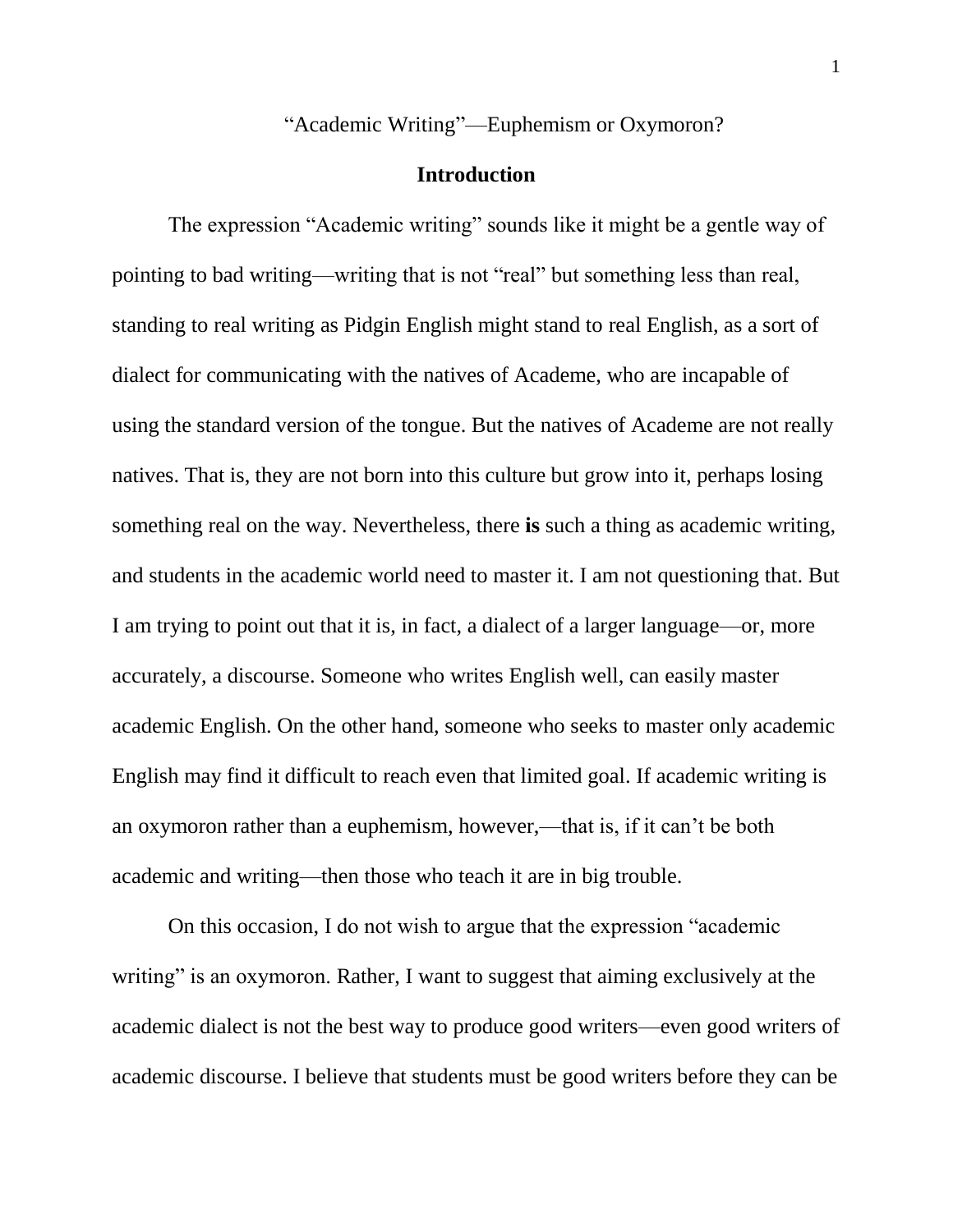good at academic writing. If I am right about this, it means that the aim of writing instruction at colleges and universities should be directed to the larger target first, before shifting to academic discourse. How can we help students become better writers—period (or, perhaps, question mark?). That is the first issue we must address, and I shall begin addressing it here by sharing some personal anecdotes that have to do with writing instruction.

## **First Anecdote—Writing Improvement Without Instruction**

Many years ago I directed the first course to use computer technology in the humanities at Brown. We used a section of the standard "Introduction to Poetry" course, with a tightly focused syllabus, in which students wrote responses to poems based on various levels of information about those poems. In the digital section of the course every student could read the responses of every other student, after each level of response was complete, and they could also read what the instructors said about each student response, and they could comment on all that, including the Instructors' observations. Without going into excessive detail about the workings of the course, I can report that, when we printed out each student's written work at the end of the semester, they had written an average of eighty pages, with some going well over a hundred. And it was clear that most, if not all, of them were writing better at the end of the course than they did at the beginning. They were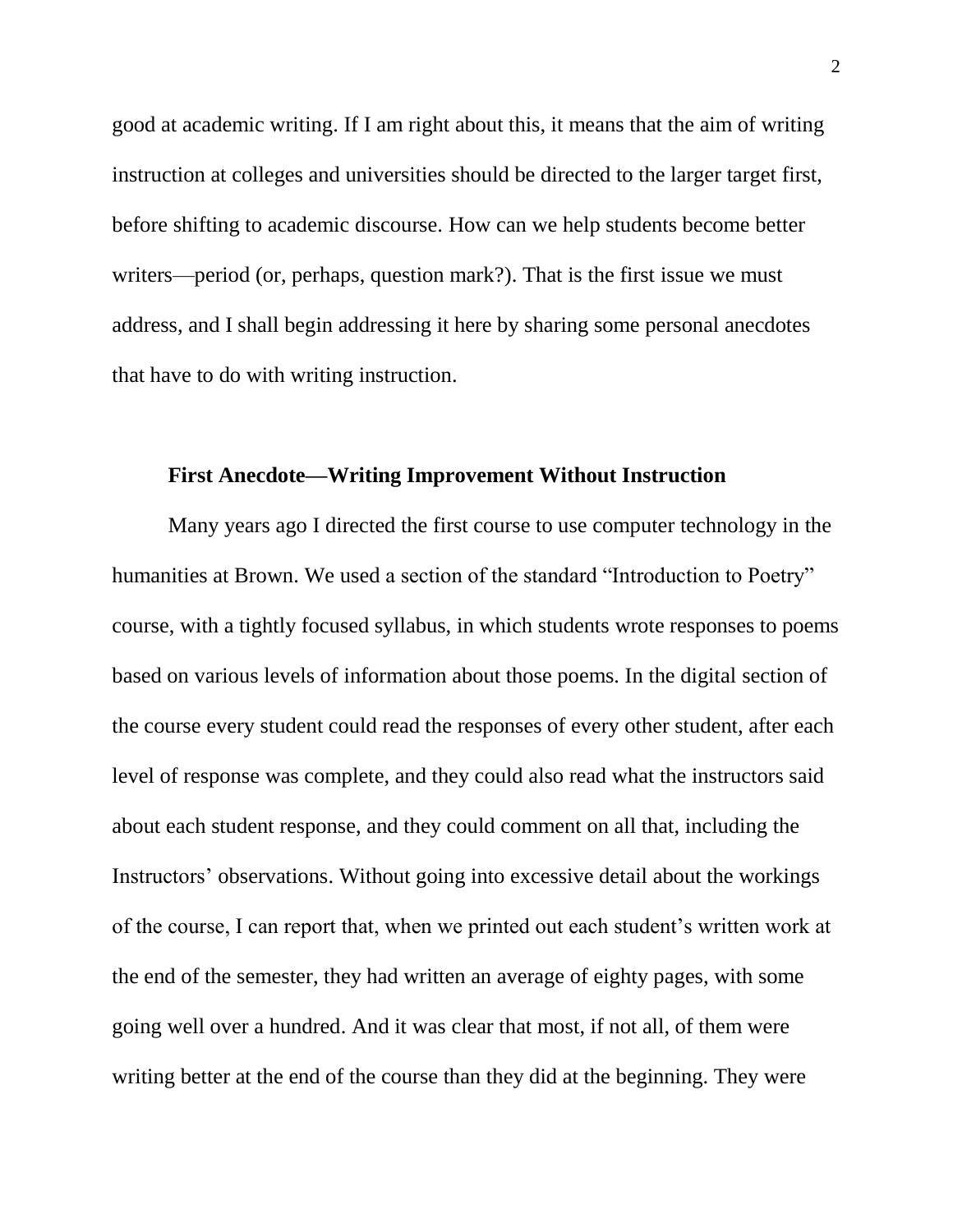writing better, that is, without having had any instruction about writing, or receiving any corrected papers, or being dragged through stages of revision.

So—What happened? That is, to what cause or causes can we attribute this improvement in writing. As I understand it, there were three main causes: first of all, the fact that they wrote a lot; secondly, the fact that they wrote knowing that their peers were reading every word; and finally the fact that they got to see how academic writing was done. Practice may not make perfect, but it certainly makes better. If you shoot a lot of baskets, you will become a better shot. It is as simple as that. So the amount of writing makes a difference. The quantity of writing produced in the course actually contributed to the improvement in quality of writing by the end of the semester.

That was a major aspect of the process. But so was the fact that every writer was aware of an audience that included not only the instructors but also their own peers—their fellow students. They wrote a lot, then, but they also wrote under a kind of gentle peer pressure. They wrote three times a week: First in response to a single poem; then, in response to that poem and other poems by the same poet or on the same topic; and finally in response to what critics had said about the original poem. In the third assignment, students sometimes wrote about one another's critical work. For example, one student noted that another student had anticipated what a professional critic said about the poem. They praised one another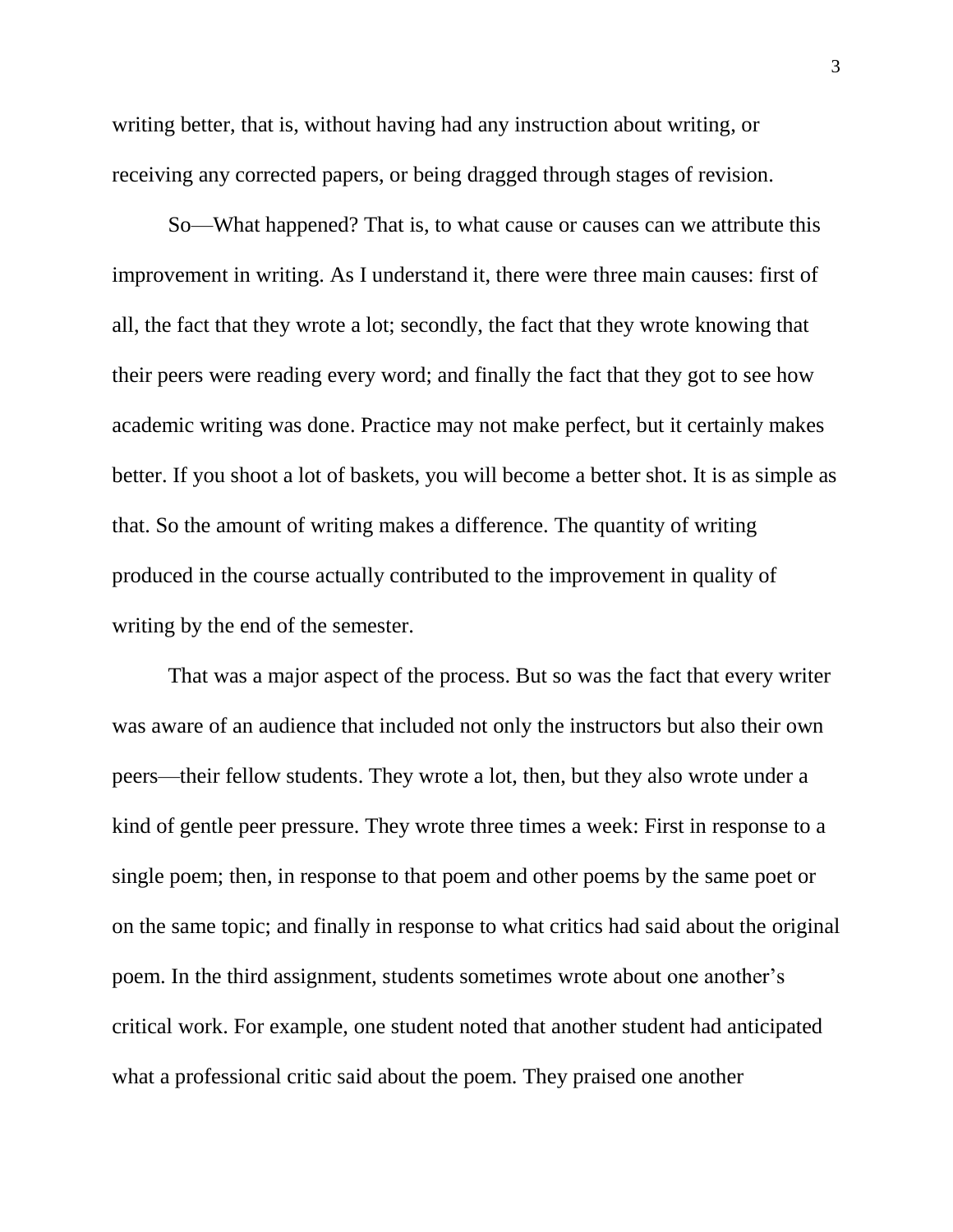sometimes, and they occasionally took issue with what an instructor had said. They were paying attention to one another's work, and they wrote with the awareness that this was happening. Without specifically concentrating on it, what Jerry and Cathy call "They Say/I Say" was part of what they were learning. And it worked.

There was also, I believe, a fourth contributing cause to the general improvement in writing: namely, the material being studied—that is, poetry. If we stop thinking about poetry as something irrelevant to writing instruction because it belongs to the despised category of literature, we might discover that it is simply a very demanding kind of writing, in which the search for the best words in the best order is absolutely crucial. If we look into poems with some depth, considering revisions made in the course of composition and the poet's reasons for making them, we can scarcely help but learn something about language and become more conscious of the ways in which we use and abuse it, as well as the ways in which poets make their texts more pleasurable and powerful by their semantic and syntactic choices. Good poetry is always good writing—writing we can learn from. But there are teachers of composition who would ban poetry and other forms of "literature" from their courses. Just as there are teachers of literature who consider rhetoric and composition beneath them and would not think of using their beloved literary texts to help students become better writers. These views represent a gap in the English teaching profession that we need to close.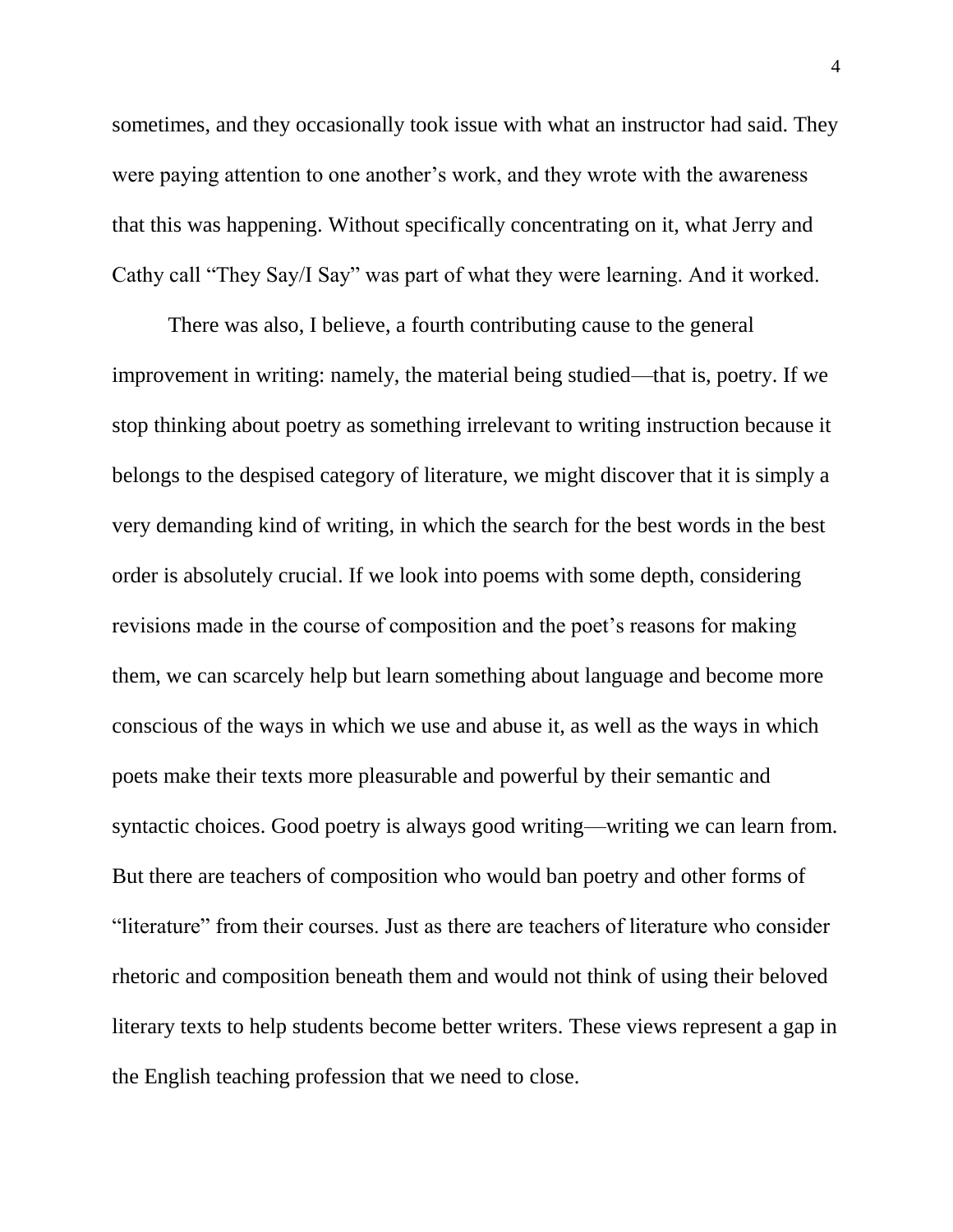That computer course in poetry happened more than thirty years ago. There was no world wide web then. In fact, we only had one monitor, connected to the mainframe computer at Brown, and the students had to sign up for time on that machine over a 24 hour day, with the instructors reserving the most civilized hours for themselves. Current digital resources make it much easier to reproduce certain aspects of the process that emerged in that experimental course, but, if students are going to write a lot, instructors will have to respond a lot. Teaching writing is labor-intensive. Always has been, always will be. But one thing we should learn from this experiment is that instructors may, in fact waste a lot of response time marking up errors and performing other tedious tasks, when some other kind of response may be both less time-consuming and more valuable. Which brings me to my second anecdote.

## **Second Anecdote—The One-Page Paper**

Recently the Department of Modern Culture and Media at Brown celebrated its fifteenth year of existence and the thirty-fifth anniversary of the establishment of its ancestor, the Semiotics Program. Students who had gone through the old program came back to Brown and interacted with current students in MCM, and many of those returning had a serious record of accomplishment, like the filmmaker, Todd Haynes, and the radio innovator, Ira Glass. They all spoke about their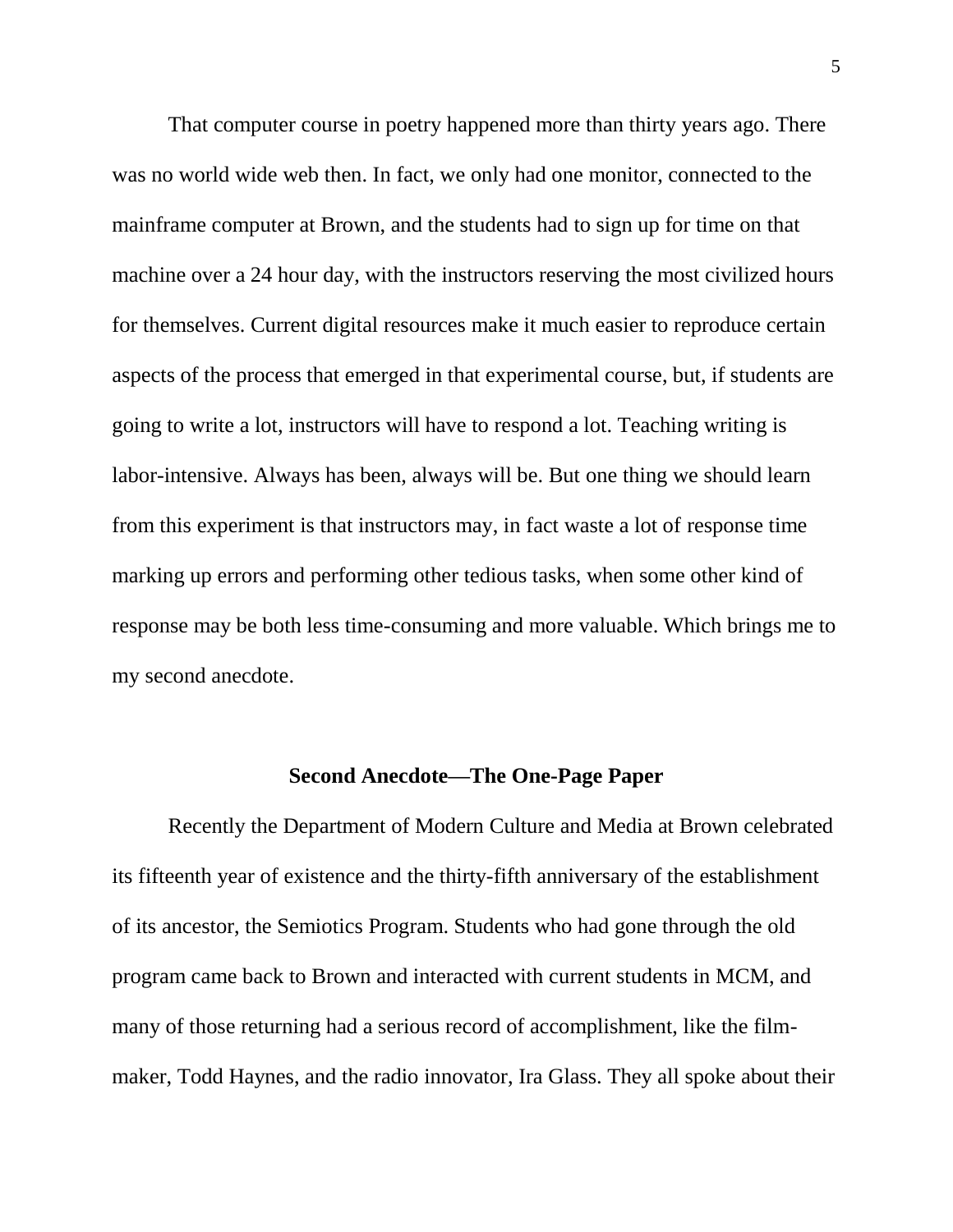experience at Brown and about the connections between that experience and their later work. One of the recurring themes in these discussions was their experience of writing one-page papers, which were a feature of this program that made a lasting impression on them.

The one-page paper was tied to the pre-digital world, in which typed papers were the norm. Papers had to be single-spaced on one side of a page, but were allowed to go all the way from side to side and top to bottom of that page. And the best way to write a good one was to write something longer and cut it down in revision to the size of a single page. There was no requirement to revise, but revision was the best way to write a good paper in this format. The formal requirement, like the formal requirements of composing a sonnet or a haiku, exerted a useful pressure on the content, leading students toward writing that was interesting for the instructors to read. At these anniversary sessions, the question of the origin of the one-page paper assignment came up more than once.

The answer to that question is that it came through me—not **from** me, but **through** me. When I was in graduate school at Cornell, I took a seminar in Jane Austen with the great Chicago Aristotelian critic, Ronald S. Crane, who had just retired from Chicago and come as a Visiting Professor to Cornell, where one of his former students was chairing the English Department. Crane required us to write a one-page paper on a Jane Austen novel every week, and, after some harsh grading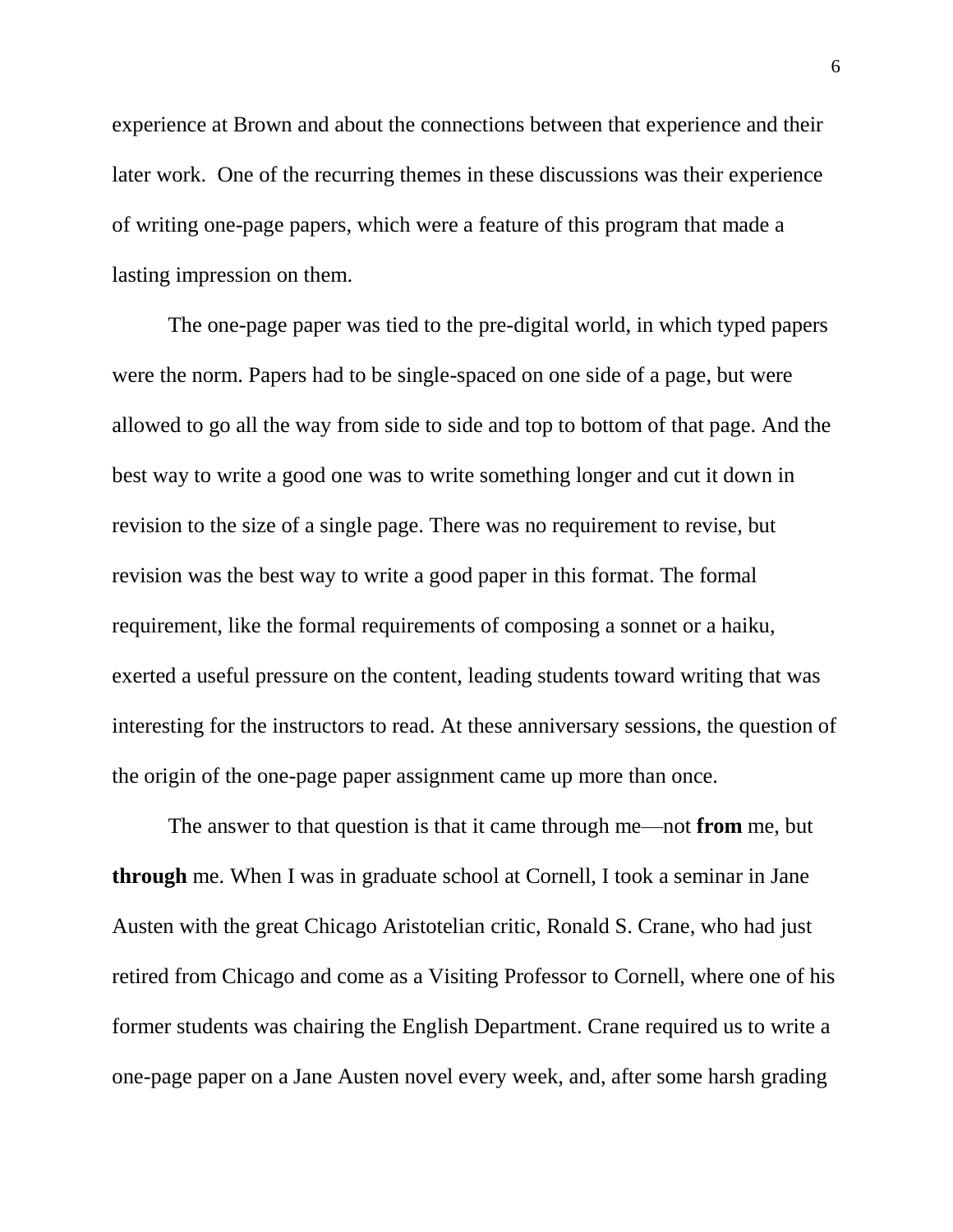we graduate students learned how to do this is a way that earned the tolerance if not the respect of the master. And I learned something that I used in every university in which I taught after leaving Cornell. At Brown, in the Semiotics Program, other faculty followed this procedure, because they learned, as I had, that it really works, producing more interesting papers.

In responding to these papers, I rarely marked anything on the student's text, but always tried to make a comment on the back that demonstrated that I had really read it and had reasons for my judgment of it. I also put a number, from 1 to10 on the back, indicating how highly I rated it, later translating a student's total number into a letter grade. Some of my colleagues did things differently, I am sure, but this method worked for me, in that I kept getting interesting papers from students and felt confident that they were really reading and thinking before completing those papers. They wrote well, for the most part, I believe, because they knew I cared about that, and because they were convinced that I could tell good work from bad, and very good work from just pretty good work. They also wrote well, I am sure, because they were interested in what they were writing about. Academic writing is always writing **about** something, which means that the designer of courses must provide something interesting for students to consider and discuss. Just how to achieve that will be the topic of the next section of this particular academic discourse. My recommendations will be based on more than fifty years of teaching,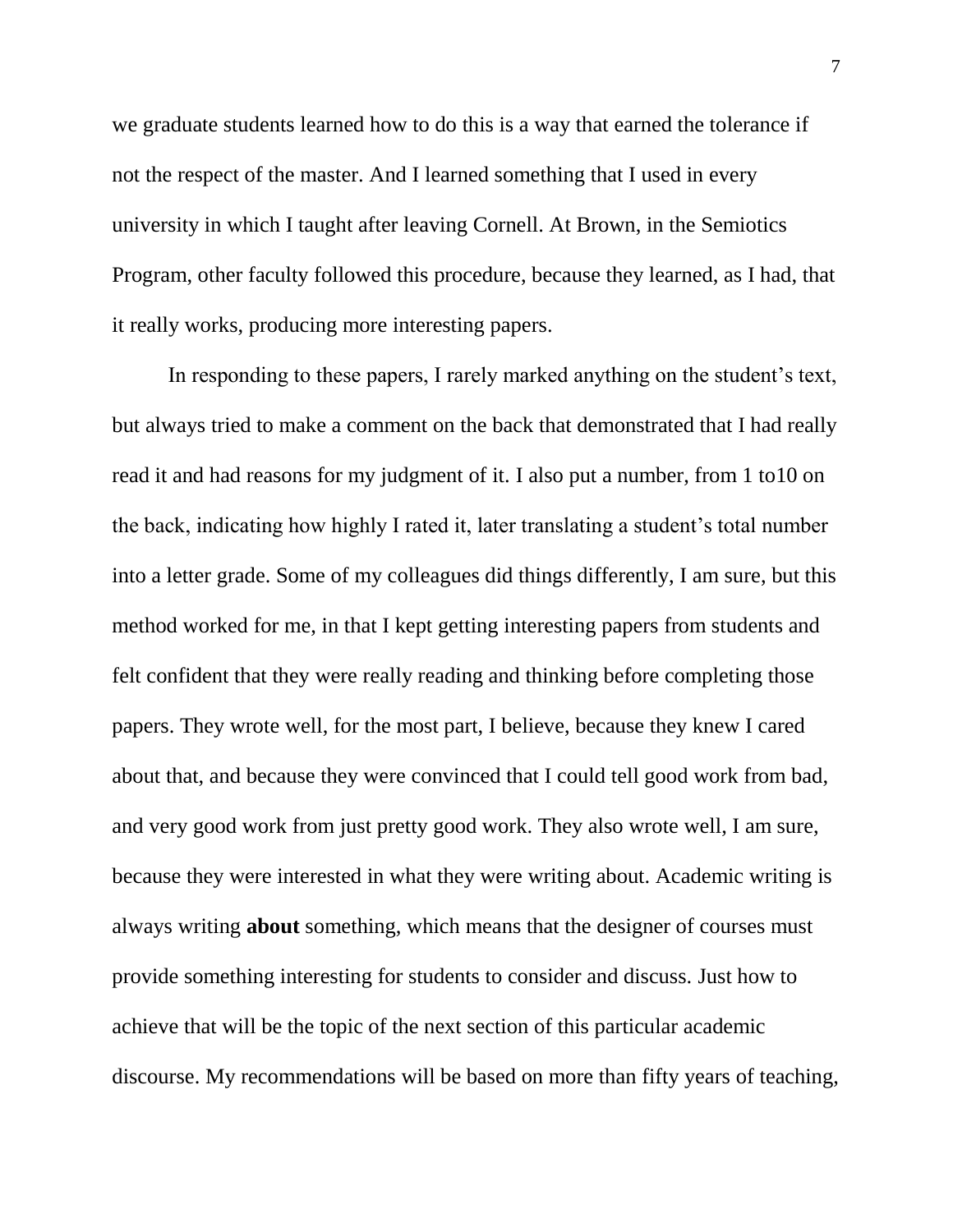but I will try to avoid lengthy personal anecdotes and make my discourse more appropriately academic.

## **Non-Anecdote—What should students write about?**

The ancient topic for students coming back to schools in the autumn— "What I Did Last Summer"—was always assigned, I believe, in the forlorn hope that those students might actually be interested in what they did last summer, along with the suspicion that, whatever it was, it was probably more interesting for them than what they were doing right now: namely, sitting in a classroom and writing a paper. Personally, much as I might have wished to be re-living my last summer on the present occasion, I had to compose an academic paper about academic papers, on the orders of that notorious task master, Les Perlman, with the further prospect of delivering the product of this work in an attempt catch the interest of an audience who already know too much about this topic. And here I am, now, in the delivery room, so to speak, sustained mainly by the difficulty of the task rather than any hope of success. All of which has led me to put this matter of "interest" at the center of my thoughts, as the main problem of academic writing.

Interest operates at more than one level in writing instruction. Students of writing need interesting things to write about, and teachers of writing hope for interesting papers to read, since they must read and respond to so many of them.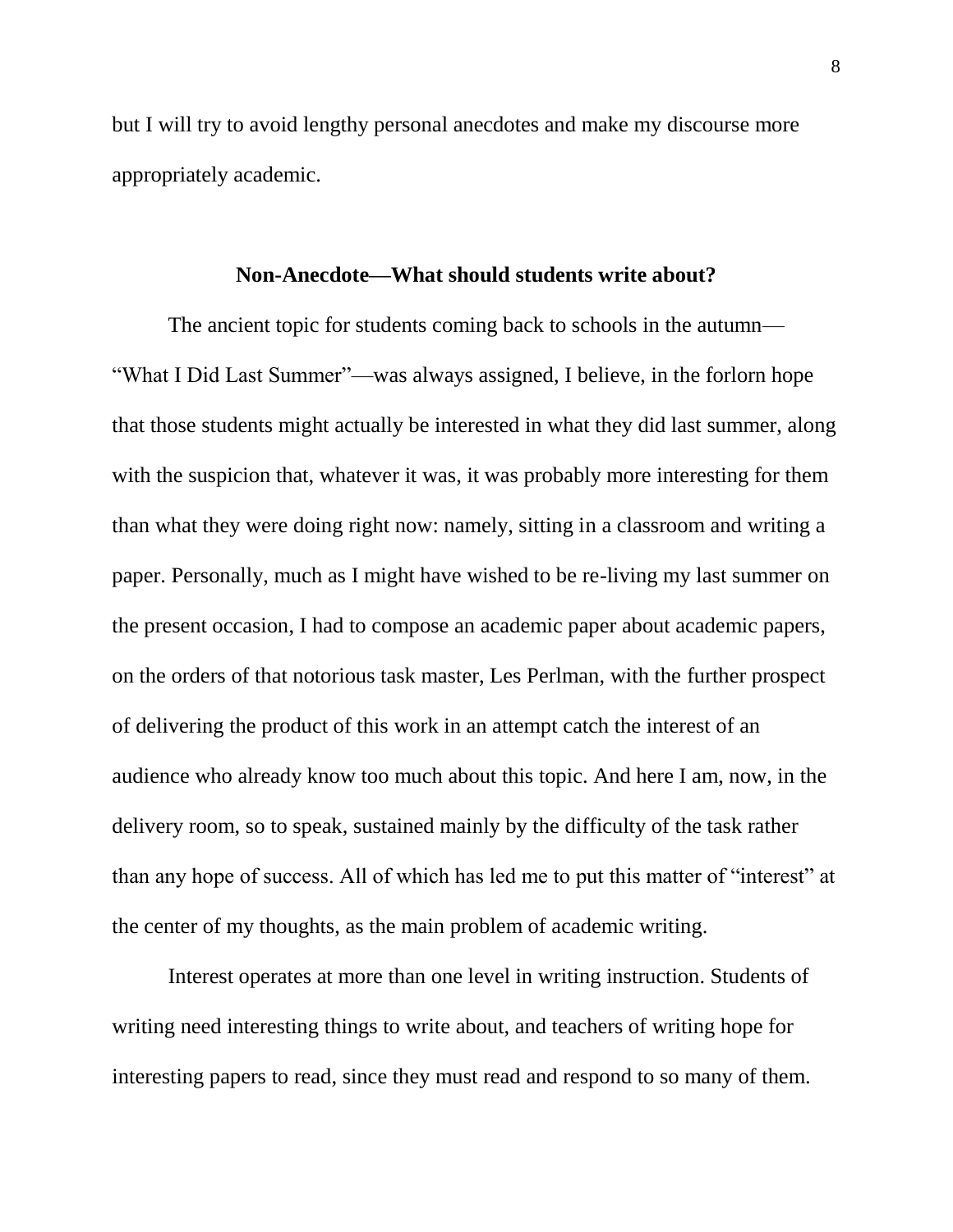And these two interests are not in conflict but are complementary. If the writer's interest is low, the writing is not likely to be interesting to the reader. But, if the writer is really interested in the topic, there is a chance that he or she will produce a text that may stimulate the reader's interest as well. This combination of interests then makes it possible that the reader's comments and advice will, in turn, interest the writer and actually receive some attention. The whole instructional web is sustained by interest and likely to collapse without it. How, then, can we improve the odds that students in a writing course will actually be interested in what they are asked to write about?

Well, part of the instructor's job is to make the material interesting to students, to organize it and present it in ways that will stimulate student interest. Which means that the instructor must be interested in it first, in order to pass that interest along to students. This, I believe, is an argument against all rigid curricula, in which the same set of readings is forced on all the instructors and all the students. A certain amount of freedom is necessary for this process to succeed, and I would argue that the more freedom at this level, the better the result is likely to be. Imagine a course called "Writing About X"—in which each instructor chooses his or her own X, and all students choose the section of the course in which they enroll. At Brown a while ago an instructor offered a section of a basic writing course called "Writing About *Ulysses*," in which all they read was James Joyce's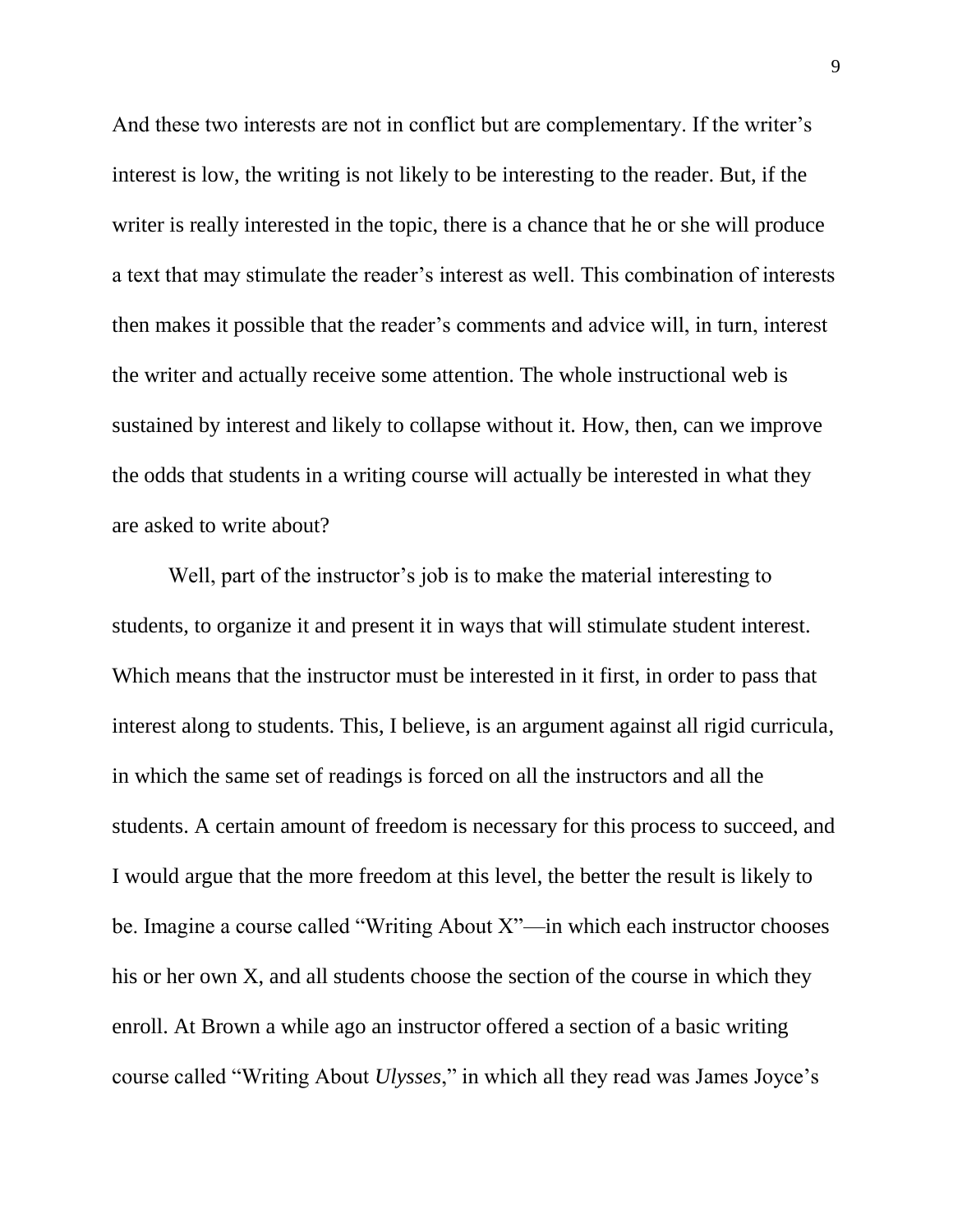novel and a few supporting materials. This worked—and worked quite well because the instructor was very interested in Joyce and because all the students in the course had selected this section to attend. They knew what they were getting into and opted to learn about *Ulysses* while improving their writing.

At present, however, in many universities, the great divide between literature and composition functions to keep the texts most English teachers admire out of the writing classroom. It also functions, of course, to keep many of the best English teachers out of the writing classroom as well. I want to suggest, then, that these two problems have a common solution. Let every teacher offer a writing course in some text or set of texts that really interests that teacher, and let students select the section they wish to attend. I can imagine a section called "Writing About Food" taught by a Professor Dagwood and attended by a lot of little Elmos, though I would not advise trying a course in "Writing About the Sandwich"—which might be a bit too specialized. In a writing course there must be texts that are good examples of the kind of writing being studied. There is a lot of good writing about food, in a range of textual genres, which makes a course in "Writing About Food" a real possibility. I can also imagine that a course in "Writing About Shakespeare," or even "Writing About *Hamlet,*" taught by a Stephen Greenblatt, or someone who aspires to that level of achievement, could work very well. The point is to energize the classroom by bringing together instructors and students who share an interest.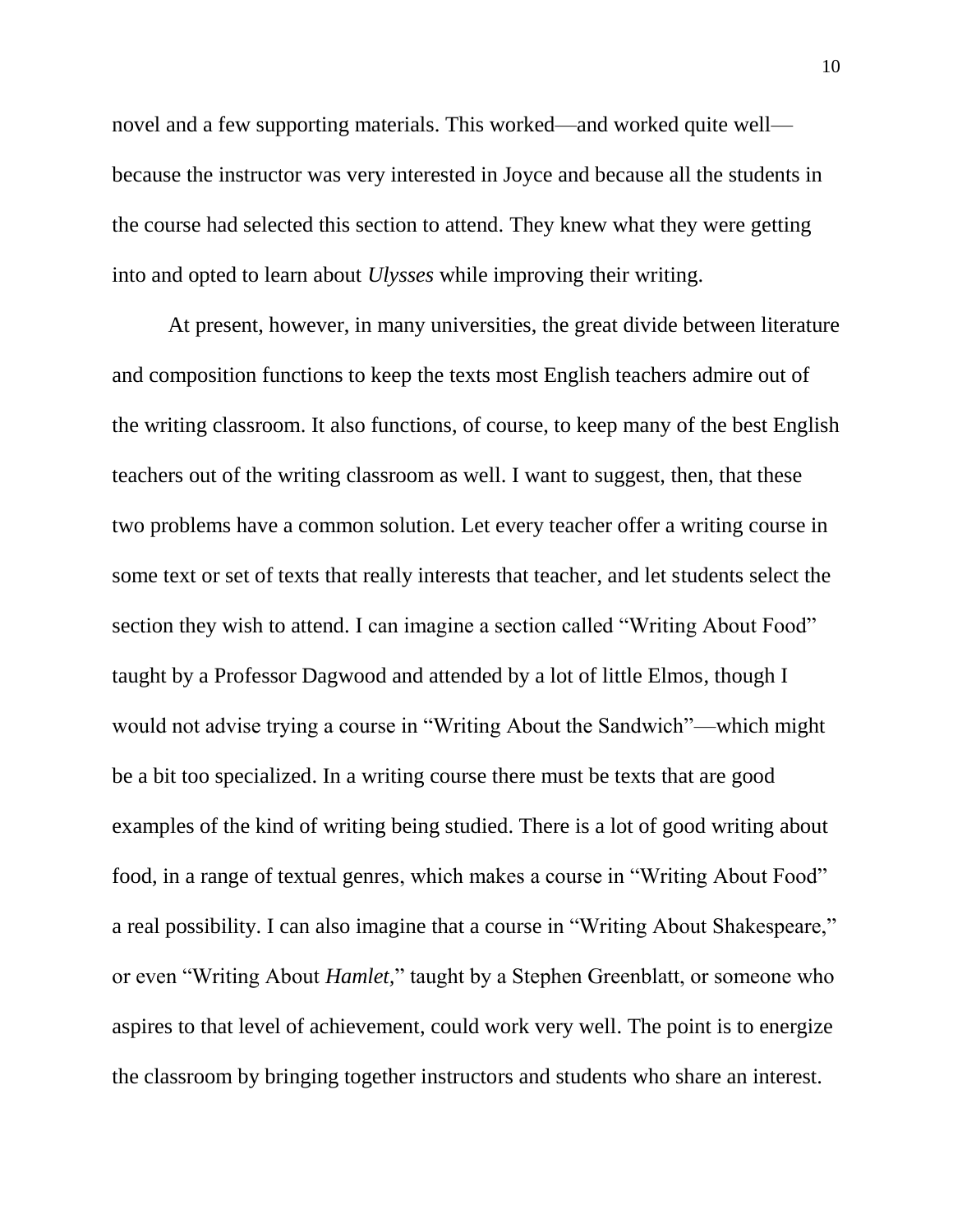Another object of such courses should be to get good writing into the course for the students to read and discuss, and this means, in a course on Shakespeare, not just some of Shakespeare's good writing but some good writing about him. Another aspect of the computer poetry course that I used to begin this discussion was that students got to read some criticism or "writing about" the poems as well as the poems themselves and various drafts of them. They had a chance to learn from examples of this kind of academic discourse and to decide which examples of it were good and which were not so good. One difference between a "writing about literature" course and a regular course in literature might well be the attention paid to writing **about** the sort of literature being considered. This is one way, as JerryGraff and Cathy Birkenstein know very well, of providing clues for those who are clueless in the academic world.

Students need to see how the critical or academic trick is done, but they also need to understand how the creative trick is done in the first place. I have rarely taught poetry without asking students to write poems. It is a very useful discipline. A haiku about what I did last summer might be more interesting than an essay on the subject. Something like this:

On old Brickyard Pond Kingfisher , turtle, canoe--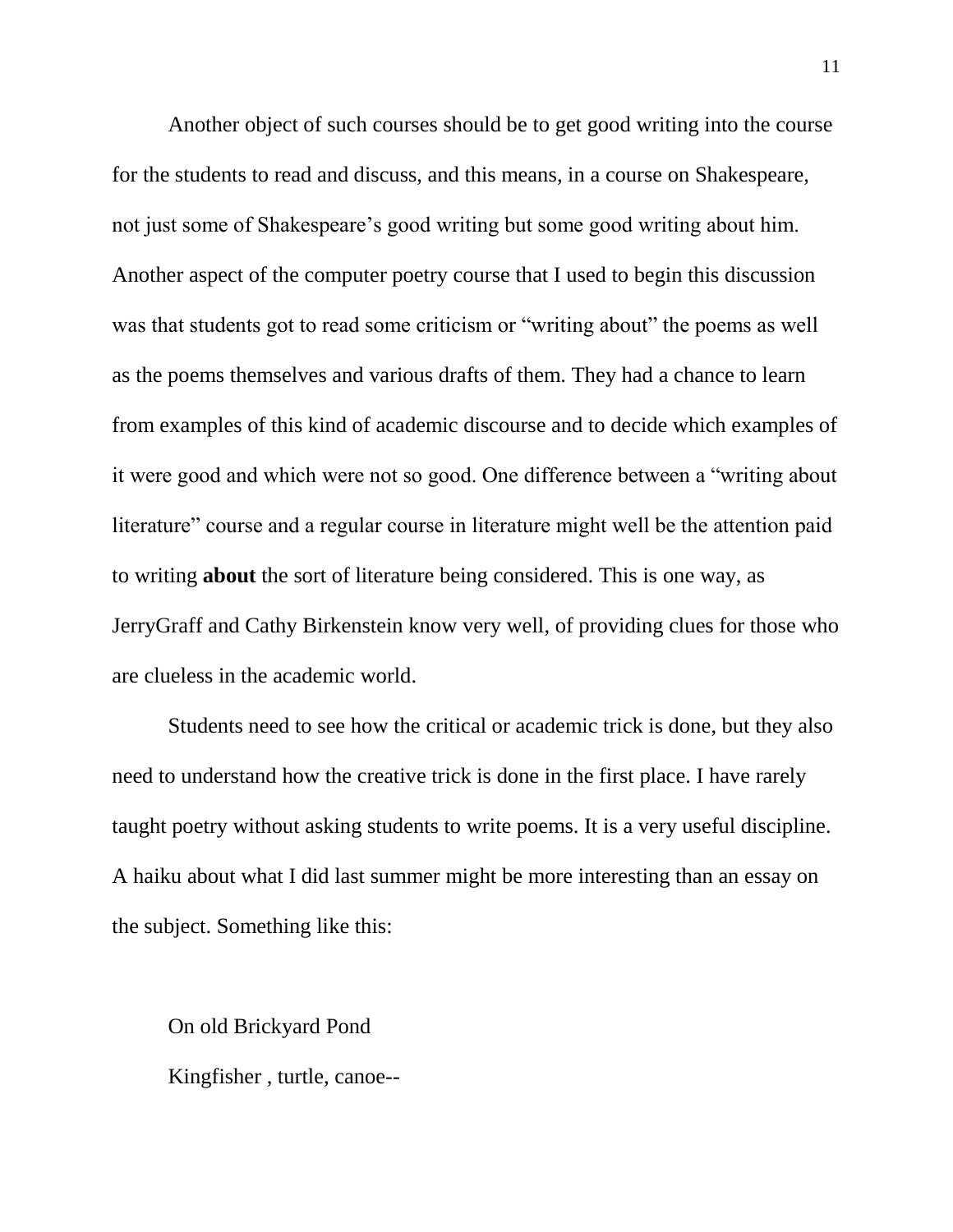So near, so far.

Learning about the history of that form, while trying to write as its masters wrote, should be a pleasurable experience, a kind of game that can lead to a better understanding of how language works—a rise in semantic and syntactic awareness that can help a writer improve as a composer of ordinary prose and even academic writing. But there is another aspect of using creative texts in the teaching of writing that I want to consider before concluding these remarks—and that is what I call "comparative textuality."

We live in an age of multiple media, which means that certain texts appear in more than one of them—remaining the same in some ways while changing in others. Literary studies in recent decades have mainly taken the path of interpreting the complex or difficult printed text, in some critical mode or other, whether New Critical, Deconstructive, New Historical, or some other current fashion of interpretation. What all of these have in common is the way they position the student as interpreter of the single text, producing a sub-text in a different mode of discourse from the original. They also, of course, position the teacher as a reader of a lot of very similar academic essays in criticism, which is sufficiently dull and demanding work to lead many faculty members to avoid it altogether and others to do it without enthusiasm. Comparative textuality offers a way out of this situation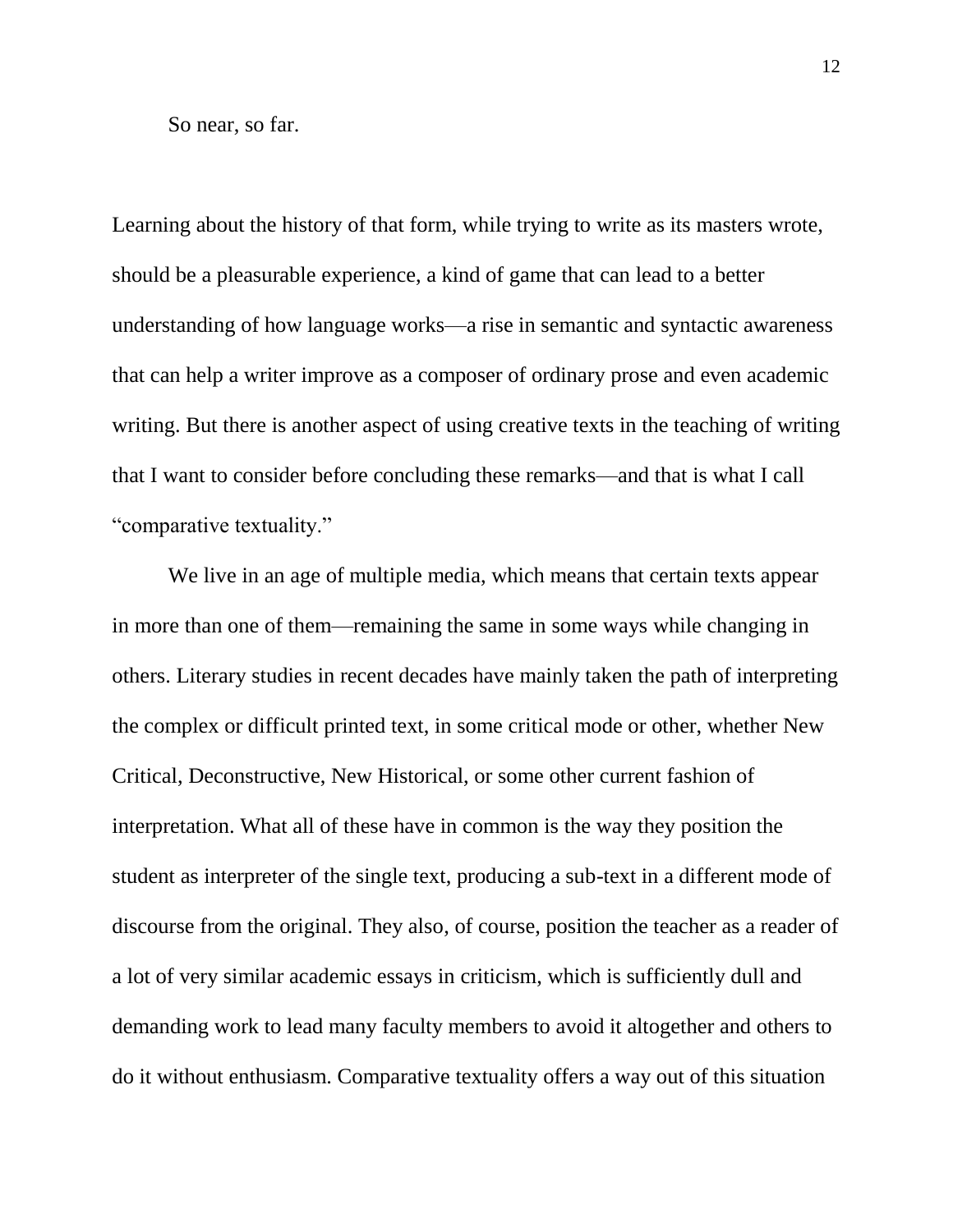for both students and teachers. Let me illustrate.

In July of 1949 a woman named Dorothy Marie Johnson published a short story in *Cosmopolitan* magazine. She was quite well known as a magazine writer at that time. This particular story and some others of hers were collected and published in 1953, going through a number of editions in the following years. For one of those editions an English teacher wrote "A Note to Teachers and Parents" in which he suggested, among other things, that this particular story could serve very well for a class of high school students, if they would undertake to make a screenplay out of it. Students may indeed have tried this exercise, but it was also undertaken by some professional writers, James Warner Bellah and Willis Goldbeck, and the film based on that screenplay was directed by John Ford. The title of both the short story and the film was *The Man Who Shot Liberty Valance*, and it is one of Ford's finest works in that genre of which he was a master.

The film includes a teaching scene, in which a lawyer from the east is teaching illiterates in a western town how to read English, using the local newspaper and the sacred political texts of this nation as his materials. I have written about that scene, but I do not wish to dwell on it for this occasion, but rather to point to the way that the entire film and the story from which it emerged can be used together to stimulate writing by freeing the student writer from subservience to a single text and directing attention to how both versions of this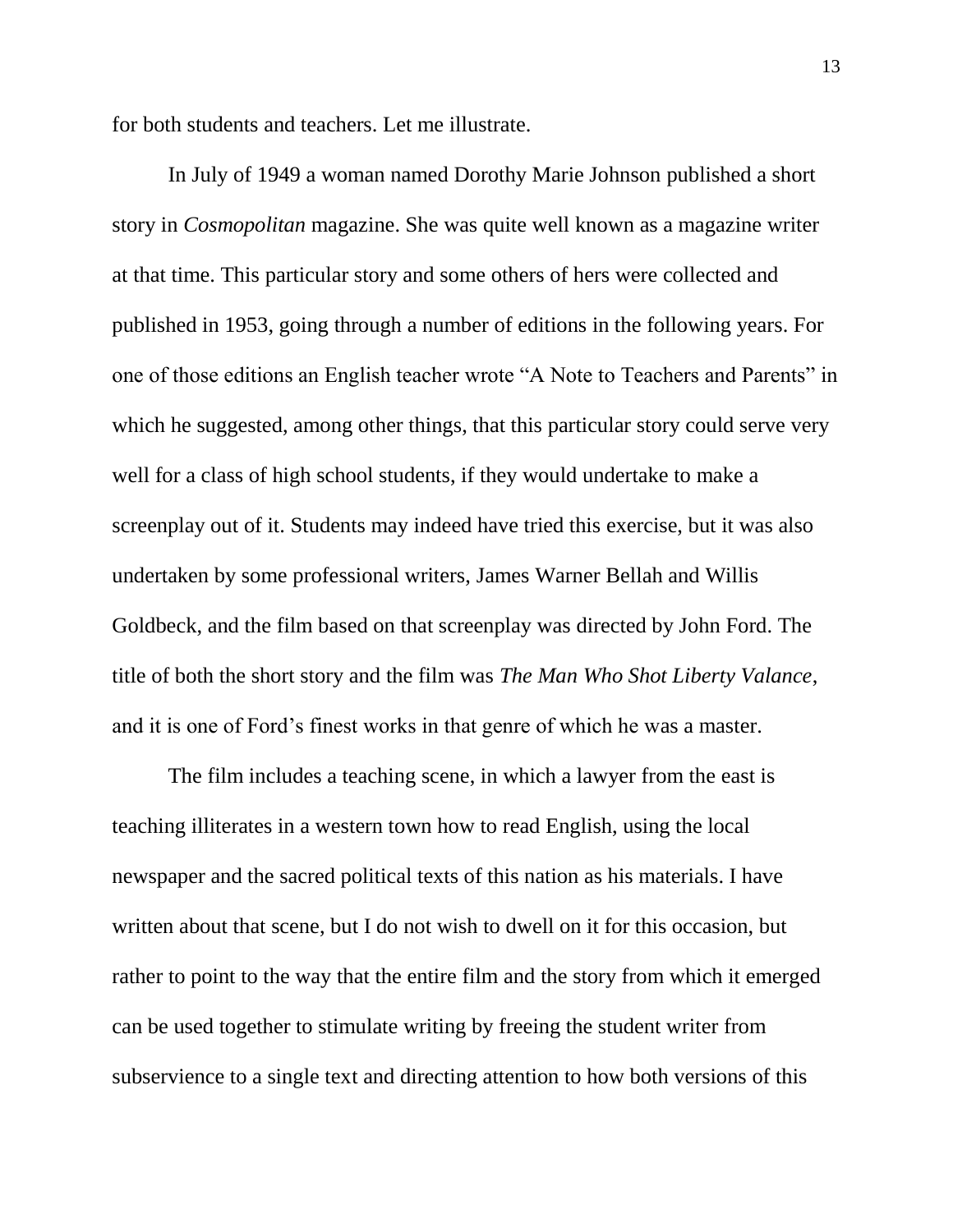tale were constructed, and, in particular, by looking at the ways in which the film gives a powerful embodiment to the verbal text and how it also changes that verbal text, modifying the events in the narrative in certain important ways. This modified version was actually returned to the print medium by Bellah, who published the story in the form of a novel based on the film. And this too might be considered if the method of comparative textuality were being used in a writing course.

Every time a text moves from one medium to another interesting changes take place, and this is true when a Shakespeare play becomes an opera, as Shakespeare's *Othello*, for example, becomes the *Otello* of Verdi and Boito, or Shaw's *Pygmalion* becomes a film of that name and finally a musical called *My Fair Lady*. Our world is full of such changes in textual media. And even Shakespeare's *Othello* emerged from a tale in another medium and language to take its place on the stage of King James' Banqueting Hall at Whitehall in 1604, not seeing print in this form until 1622. Studying comparative textuality can take us through time and space as well as from one medium to another. but this is only one aspect of such study. It also directs our attention to the creative side of the compositional process. We are not just interpreting; we are looking at the choices made by the maker of each text. In the case of a move from story to film, we are considering the selection of certain actors to play particular roles, seeing their performances as interpretations of the text, as well as considering changes in the